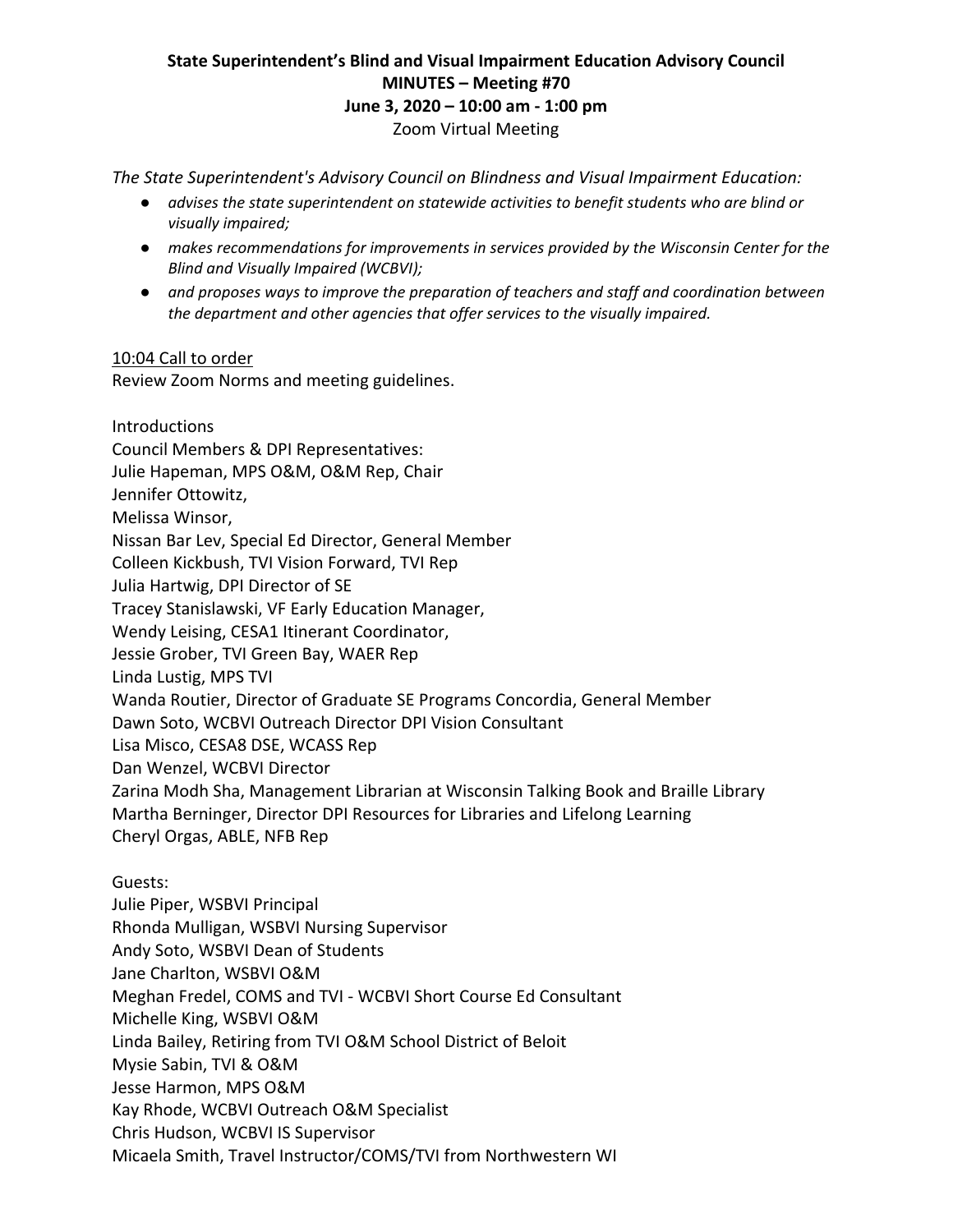10:19 Public input and comments None

#### 10:20 ‐ TVI Training Program Update

WR - 3 students now who are taking special education courses while the TVI courses are being written. Some others interested. Working with Financial Aid office. Hired adjunct instructors and consultants to write and teach the VI coursework. July 1 begins fall semester. Continue to do recruiting.

 Not a cohort model. Rolling admissions and enrollment, with course sequencing when needed. JO ‐ who are the staff? Kristin Grender, Deborah Benish, Linda Bailey, Luke Scrimon

 Originally had planned June summer residency, but this was of course cancelled. Will hopefully be able to do this next year.

 12:33 ‐ When writing funding proposals, must support the need with documentation. Has reached out for statistics re: students receiving services, as well as TVIs throughout the state. Almost an impossible task. The closest numbers able to be provided were the APH quota numbers, but nothing from DPI. Important to know these numbers for her purposes, but also for you all as service providers. Concerning that it isn't easily available as it is for other disability populations. JH ‐ where does that information come from for other disability areas? WR ‐ Third Friday Count, or other disability organizations. DS ‐ A great point, we are also addressing this with families - as we do not have a list of these things. APH Federal Quota, but only for those who meet the APH criteria specifically. DPI WISE Data ‐ very limited in this area. Access to TVIs that we know of. TS ‐ It would be interesting to find out how many children are identified as needing VI as they enter public school that were not served in Birth to 3 and where they are in terms of early literacy. Also early identification of children on a state registry similar to sound beginnings. NBL - what about Third Friday Count? WR - Looking for how many children with VI were being served? Could not find. NBL ‐ Should be there, and question of having someone identifying the information? Re: TVI ‐ compare to licensure, and Fall Staff Report? This group can/should emphasize this importance to DPI, as the goals mentioned align with the scope of the Council. JH ‐ Is this something we should create a recommendation around? NBL ‐ I think that would be appropriate. Perhaps WR could draft a paragraph and we can share through emails to fine tune. DS ‐ this also plays directly to the Birth to 3 conversation, and making sure the school districts are prepared for the students in their areas. We would welcome support as we move to connect DPI and DHS and the new Babies Count Registry with APH. NBL ‐ include in agreements between DPI and DHS for sharing information.

 Wanda Routier ‐ Move that Council make a recommendation to the State Superintendent that collecting data on the number of children who are visually impaired ages Birth through 21 in birth to 3, elementary, middle, high school in the state of Wisconsin, regardless of the setting of the services, be made available to the public/this group on an annual basis. And that the teacher count be collected for the number of TVIs throughout Wisconsin.

NBL - feels too important to rush this. Would like to hold until the next meeting so we have more chance to interact and collaborate on this.

 JH ‐ Primary disability on WISE. Licensing info available comparing WISE Staff to Licensing. WI DPI data request information: https://dpi.wi.gov/wise/data‐requests Discussion on primary vs. secondary/other disability identification.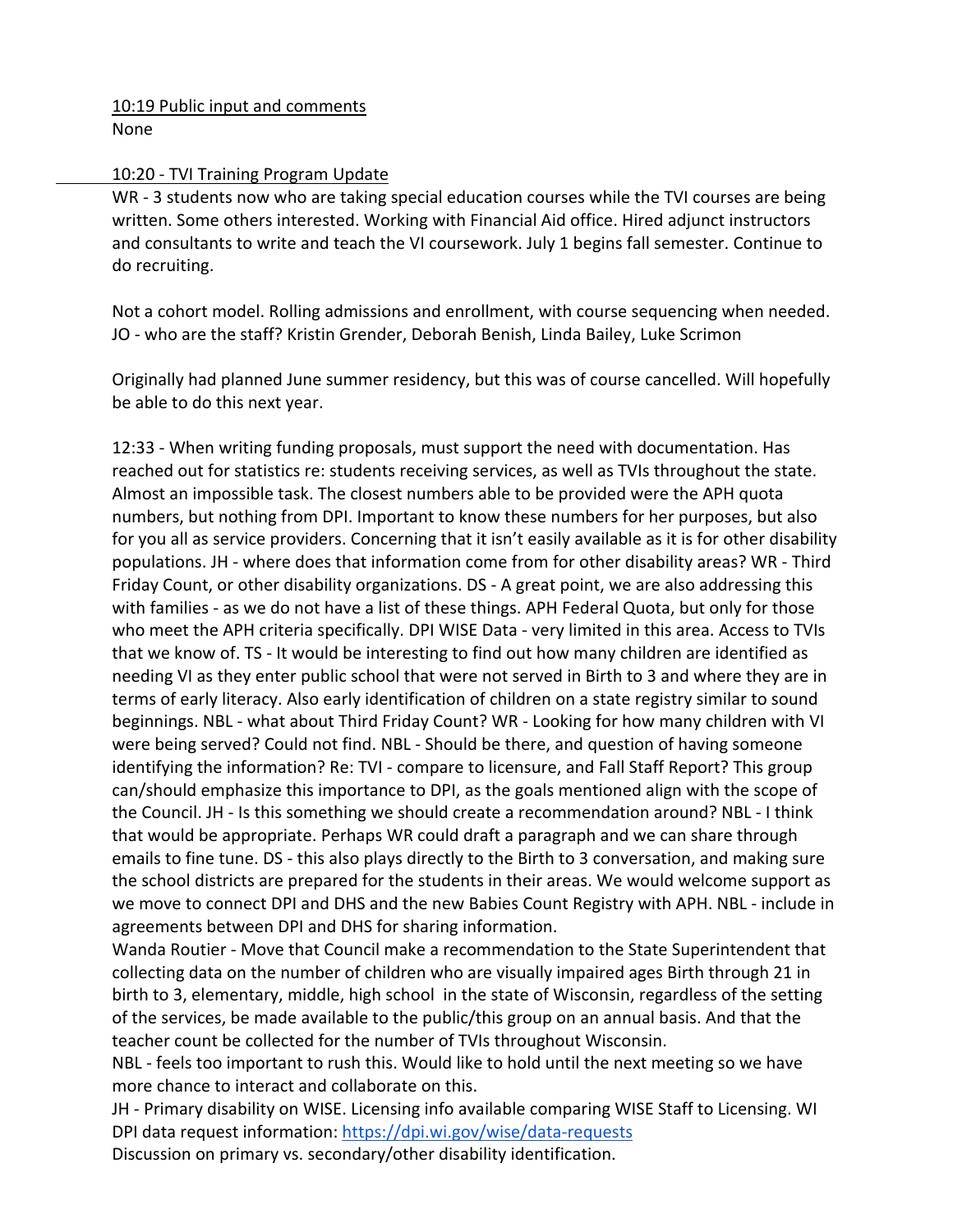1:00 Many people had to leave meeting due to other meetings, no quorum present. Motion tabled

10:26 Prior Meeting Minutes Approval

Corrections: Spelling made Motion: NBL as corrected Second: MW No discussion Carried

10:29 Council Member Updates: Council Members report on stakeholder activities and/or concerns

Colleen ‐ update re: B‐3 taskforce re: licensing, other issues. NIU B‐3 Interventionist program. Interested Members: Collen, Tracey, Marilyn Harmon, Katie Griffin, Tina Mekeel, Linda Bailey, Cheryl Orgas. Need DHH Teacher, Parent. WCBVI Outreach staff members will support. Others interested should contact Colleen ckickbush@vision-forward.org. Julie Hapement will officially appoint taskforce members.

Nissan Bar‐Lev ‐ CASS Guide for IEP Teams for students with print disabilities. Working now on a new guide and gathering a task force. Hoping to begin work in September, and to conclude in March.

Julie Hapeman ‐ overall concerns over providing services to students in the past three months, as well as what fall will look like. Especially with inability to social distance in our type of instruction. Julia Hartwig will address in her updates below. Dan Wenzel ‐ Meeting attended of many groups of/for the blind, more ideas. JH ‐ many discussions on listserv over service delivery. Jessie Grober ‐ WAER Board has had discussion of how to gather resources. Dawn Soto ‐ As we have looked at communications, started with the Outreach Weekly Update, we seek to add information to the DPI Division for Learning Support newsletter, and connect with the RSN Consultants through CESAs. We try to reach everyone we can, including Special Ed Directors. We include in our email signatures the information to sign up for the DPI Weekly updates to build that list. Building modules for professionals on where to find the resources, and built up Outreach homepage with digital learning resources. Never fully know if we have reached everyone. We try to keep updated who is in the field, and improving this is part of the Outreach strategic planning. JH ‐ a database of sample lessons? WAER Vis tagline ‐ "for resources, go to ...." to have it in front of everyone constantly. DS - APH is working on developing this resource, along with connecting content‐area experts to the resources.

Jessie Grober ‐ WAER Annual Meeting via Zoom on Monday, August 3, along with honoring Award Recipients.

Cheryl Orgas ‐ NFB Update ‐ State Convention first weekend in March. Parents activities have had to be cancelled. National Convention will be virtual. ABLE - Very concerned about what is happening with getting braille to students. Wrote a grant for a monthly braille packet project -Braille Games Home Edition ‐ 4‐6 months, will mail out a monthly braille packet ‐ books, puzzles, activities, including print curriculum to assist families interacting. Claire Egan ‐ transcriber and TVI ‐ is developing these packets. Open to ideas and collaboration. Discussion on how to reach families.

## 11:17 ‐ DPI Updates

Now through June 30 closure. After June 30 will be a local decision. Encouraging districts to work with County health authority, families, legal counsel, to put solid plans in place. Will be able to be more flexible than we were with the full closure regarding instructional plans/models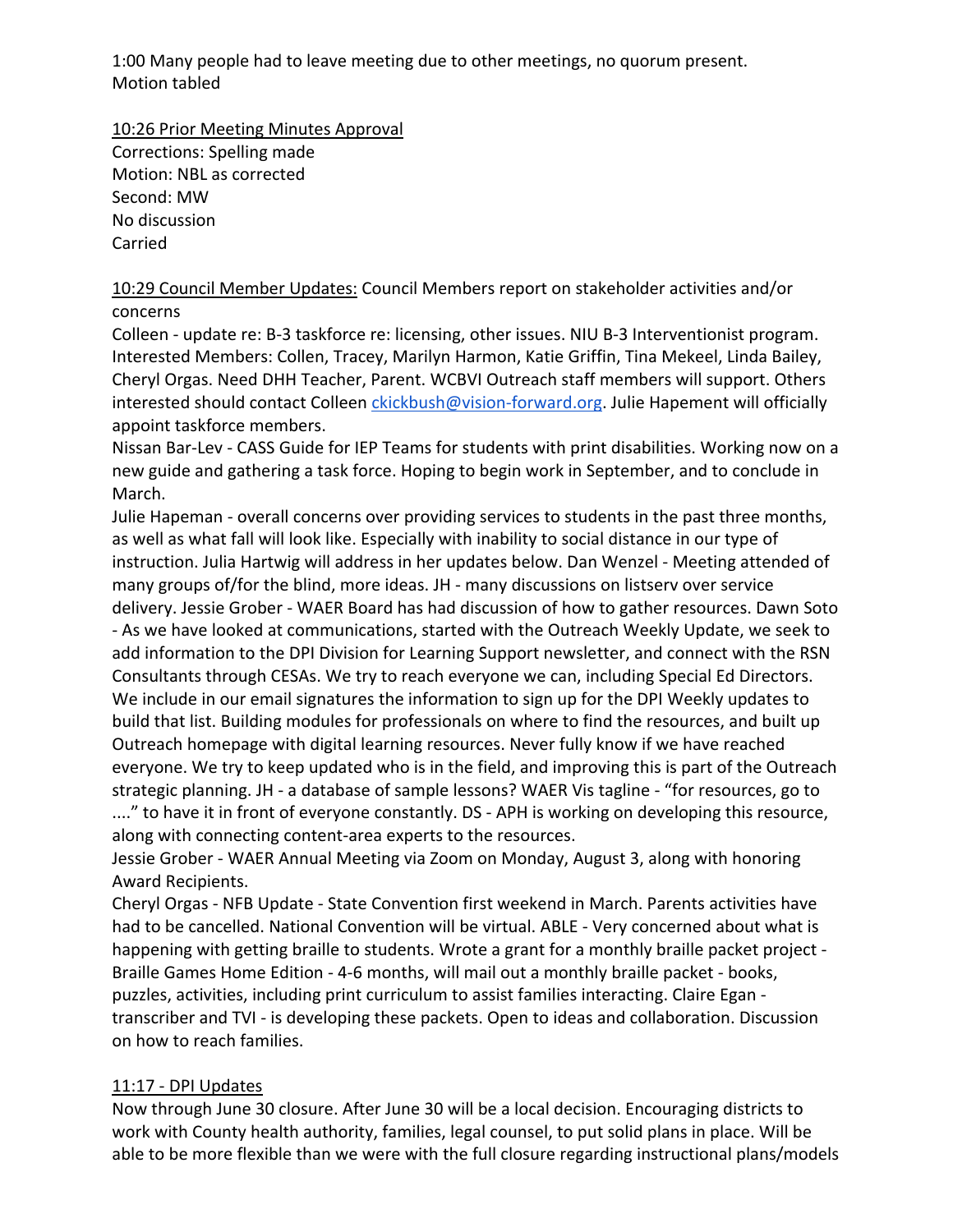‐ alternate locations, sizes, "pods" of students. Discussions on balancing Least Restrictive Environment with Health and Safety. Plans will change based on location, infection rate, etc. A district by district decision. Guidance recommends districts have Plans A, B, C in place, involving creative methods as well, including for students with IEPs. WSBVI, with added residential aspect included, is another layer to consider. Very challenging decisions to make, and likely fluid decisions. Act 185 requires DPI to develop Return to School Guidance. DPI is meeting with the Governor's office as well as DHS. Many stakeholders involved providing feedback, much of which has been incorporated and now attempting to align with DHS and CDC guidelines. Hopefully some guidance will be released in the next couple of weeks, from DPI, but aso DHS, Governor's office. Reference the Badger Bounce Back for the benchmarks. Areas including development of virtual and blended summer school, cafeteria and food service, transportation. All being developed with DHS as well.

Since last Council meeting in March, much has happened. Closure timelines. The guidance DPI received from OSEP came in two waves to states. Initial guidance was more related to a short‐ term closure, with schools reconvening ‐ so the lens of if schools are not providing any services to students, then not obligated to provide SE services. Once settling into the reality of the longer closure, really emphasised providing support to the extent possible. Fear of not providing adequate support should not overshadow good faith effort to provide support and access to general education curriculum as well as IEP services to the maximum extent possible. Many challenges and successes experienced. At the federal level released some recommendations to congress, but congress hasn't acted. Operating right now within the flexibility allowed within IDEA. DPI has released a lot of guidance on this. FAQ updated regularly. Q&A Document for extended school closures. Teleservices. Virtual IEPs. Family‐ geared Webinar also. Updates are also housed on the WCBVI Outreach website. Additional service guidance released last week ‐ each state developing their own (no OSEP guidance) ‐ Intentionally didn't use "compensatory" services due to negative associations. How to determine what additional services a student should receive as a result of hte school closures. Six month time frame. Expecting IEP teams to meet. Also opportunity to make changes without an IEP meeting, but emphasize that the changes be made collaboratively with families and documented.

CARES Act ‐ there are funds specifically allocated to school districts based on Title 1 formula. LEAs received their amounts and a worksheet for planning the use of the funds. A list of allowables, including SE and Mental Health. Anticipate and encourage using these funds for additional services on return.

Equitable Participation ‐ The decision for WI was to use the Title 1 formula rather than the Title 2 formula. State Schools are not LEAs so not included in these formula funds. There is a state‐ level set aside fund, and some of those funds will be used for these costs at the state schools. JH ‐ what is the difference between the funds? JH ‐ In this scenario, the calculations for Title 2 ‐ results in private schools receiving more funds than under the Title 1 formula. T1 formula uses poverty count. T2 uses population. The way the law is written is for T1 calculation. Subsequent federal guidance said to use T2, but DPI has divided to follow the way the law is written and use T1.

NBL - How does the CARES funding impact the Maintenance of Effort. JH - it could, awaiting OSEP guidance/flexibility. In return to school guidance, there is embedded consultation time with DPI Rachel Zellmer to work through issues. Trying to be as proactive as possible. RZ will be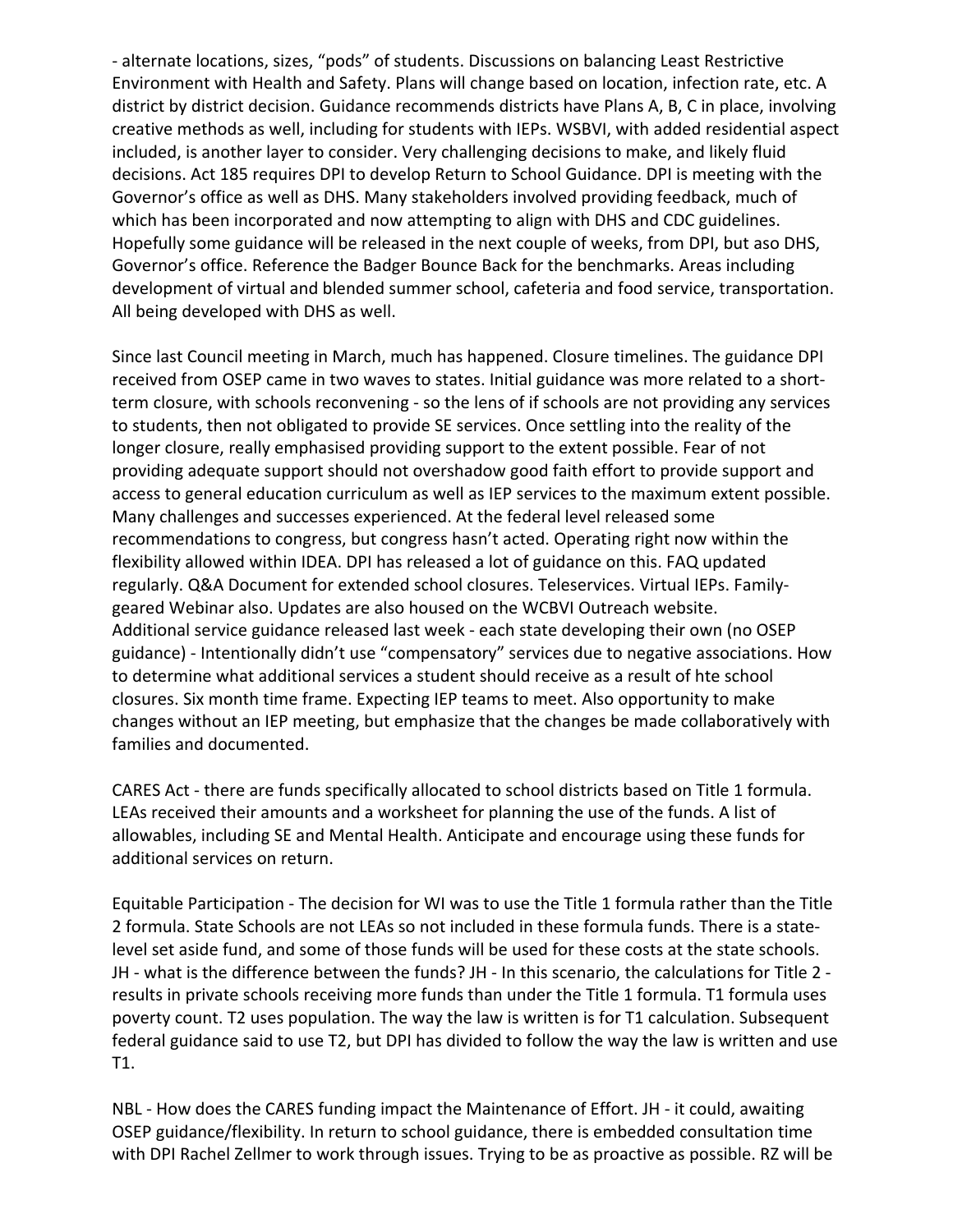monitoring and in contact with districts. Not out of the realm of possibility that it could cause MOE concerns.

Absent OSEP guidance on data collections, DPI has made decisions to lower the burden on districts, and provide supports, while meeting requirements.

At the last meeting, the Council made recommendations re: terminology. DPI is currently waiting to submit this as a package with perhaps some other changes in other areas.

Special Education Q & A document regarding extended school closure:

https://dpi.wi.gov/sites/default/files/imce/sped/pdf/Extended\_School\_Closure\_due\_to\_COVID .pdf

 Teleservices guidance: https://dpi.wi.gov/sites/default/files/imce/sped/pdf/covid‐teleservice‐ considerations.pdf

Additional services guidance: https://dpi.wi.gov/sped/laws-procedures-bulletins/bulletins/20-01

 Guidance on conducting family‐friendly virtual IEPS: https://dpi.wi.gov/sped/college‐and‐ career‐ready‐ieps/learning‐resources/virtual‐iep‐meetings

Presentation on the Q&A document:

https://www.youtube.com/watch?v=Fa6Uj6eDe1o&feature=youtu.be

IDEA data collections and monitoring information/changes:

https://dpi.wi.gov/sites/default/files/imce/sped/pdf/covid‐district‐action.pdf

DPI‐wide COVID‐19 page: https://dpi.wi.gov/sspw/2019‐novel‐coronavirus

WCBVI Outreach Homepage: https://www.wcbvi.k12.wi.us/outreach/

https://dpi.wi.gov/sped/laws‐procedures‐bulletins/bulletins/20‐01

# 11:41 ‐ WCBVI Updates

 Dan Wenzel ‐ since the last meeting, many changes. WCBVI has been working on ensuring students receive remote instruction. Julie Piper will cover this more shortly. Had to make some changes to summer programming ‐ will be offering virtually this year. Will be sending information shortly. Two youth programs, virtual employment program, Adult program. Each a week in length.

 Moving forward with filing the WSBVI AT Teacher vacancy. Will have some other vacancies to announce shortly.

 WCBVI working on return plan, that accounts for a number of different possibilities, including in person, remote, and hybrid options. Working with DPI and Rock County Health Department, City of Janesville. Preparing as best we can.

 WCBVI has a very strong management team. The team works well together and has many strengths. Two unable to join the meeting ‐ Brain Fruits is the Business Office Director for WSBVI as well as WESP‐DHH. He has worked quickly with us during the closure to procure items needed for remote instruction, such as cell phones for our staff to contact students. Holly Berry is the Buildings and Ground Supervisor for both campuses as well.

 Julie Piper, joined us in July. Over 25 years of experience in school administration. Wonderful professional and great hire. No one could have predicted the roller coaster of a first year she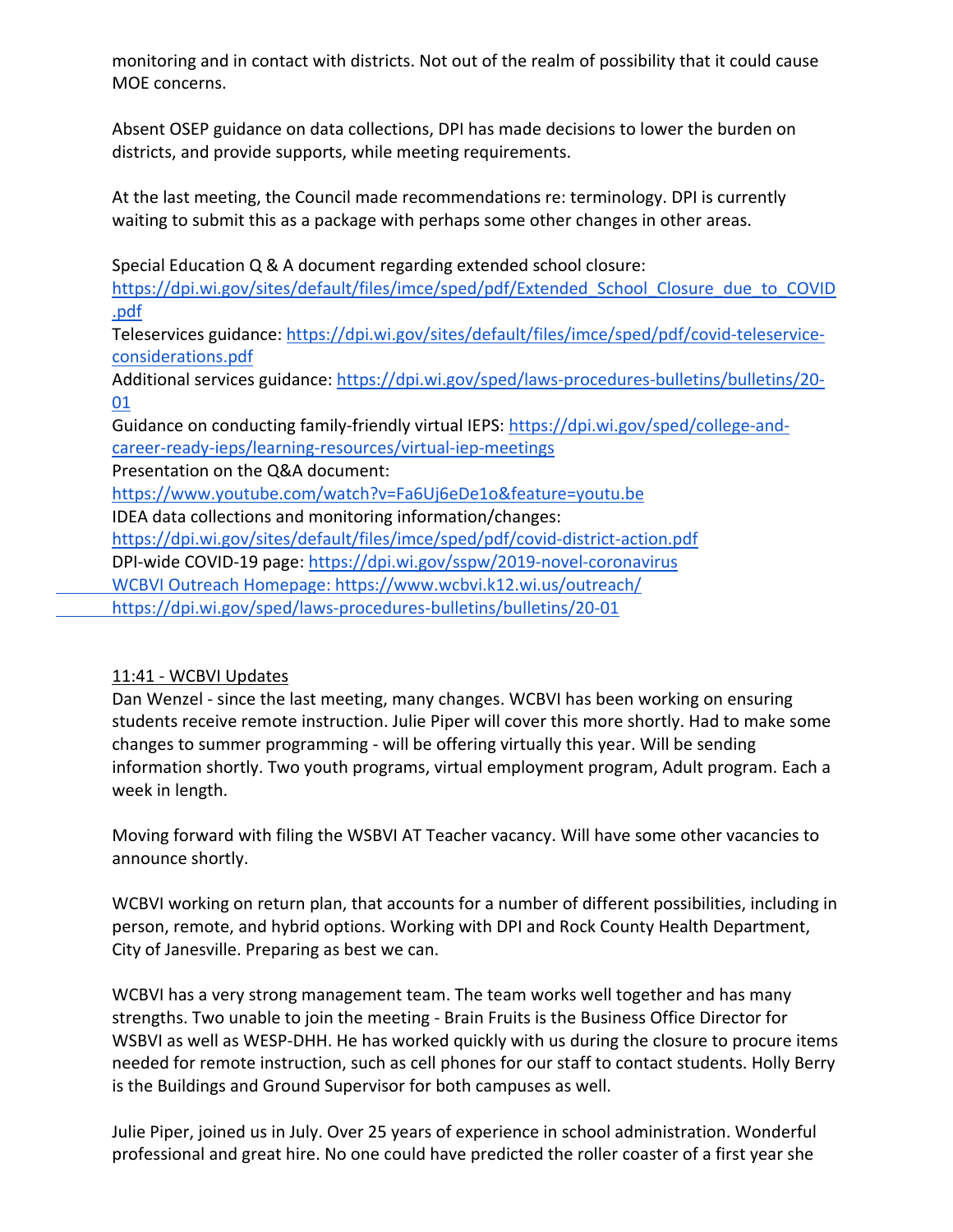has had! JP - certainly a team effort from this strong management team. A gift to be able to join the team! The entire year we have been working under the premise of "Building Capacity" and this situation has prompted us to build capacity and have grown in ways we could have never imagined. Very excited about this. Started with a vision for what online learning could be, with a lens on our staff student, and tech capacity. The short notice that we have all had added to the challenge. Feedback from students, families, staff for assessing our need. Capacity building has happened on all fronts. Asynchronous learning format - created some systems in place to support the plan. You can visit our remote learning portal that has plans for each week. Accessible format. In terms of equity ‐ for students who cannot access virtually, we send in braille or large print. Have all student contact staff engaged ‐ assigned to student support teams with roles for teachers, classroom aids, dorm staff. Connecting with each student at least twice a week, not just on academic needs, but also physical and mental needs. Serving as a resource. Mailing books every other week. A lot of parent coaching. Pupil Services team meeting regularly to make sure the connections stay strong, maintaining relationships to families and students, as well as staff to staff. Informal and formal connections. Trying to pay attention to all aspects of good practice re: healthy cultures for learning, and maintain that. For summer, we are moving to the next level of synchronous learning, using Google platform for some live lessons. Acknowledging the graduating class of 8 students. We will be making drive by diploma visits, caravaning around Wisconsin. Recording and compiling into a virtual ceremony that we will then watch via a Watch Party at the end of June. Graduates are so excited. All of this has been such a great team effort in keeping everyone engaged.

 Andy Soto, Dean of Students ‐ Share how things have been changed in residential programming. Looked at how the residential team could support the education team remotely. This is their role when students are on campus as well. The team is very connected with the students and their families. Their role is as mentors in this process, including assisting with educational supports. When we return to students in the dorm, will return to activities of supporting the Expanded Core Curriculum in the evening, as well as fun activities out in the community. Altered Prom this year ‐ did a Zoom prom, which was very successful! It was one of the first times the students were able to communicate with one another since the closure. They were chatting so much they didn't care about the music! This has pushed us to increase our capacity for support, excited to continue this whenever we return to campus. Great collaborations to continue with to support our students.

 Chris Hudson, IS Supervisor ‐ Very impressed with his team members as well as the other departments, at pulling together to make this learning happen.

 Rhonda Mulligan, Nursing Supervisor ‐ 4 nurse clinicians on team. Busy working preparing for return. Typically the nursing staff trains staff members annually to administer medications to students. We require staff to view all the trainings each year (required every 4) for over 50 employees. This is especially important since we try to have students very active on and off campus, and having staff able to meet their health needs off campus facilitates this. Also facilitate student independence if able surrounding administering their medicines, refills, doctors appointments, etc in a safe environment.

 Dawn Soto, Outreach Director ‐ The team has been working hard on modifying Outreach services during the pandemic. Strategic Planning for the next year. Looking at the statutes. Will be sending surveys to stakeholder groups. Thankful for the work of the consultants. Looking at needs statewide, added Outreach Open Office Hours. Many resources have been requested